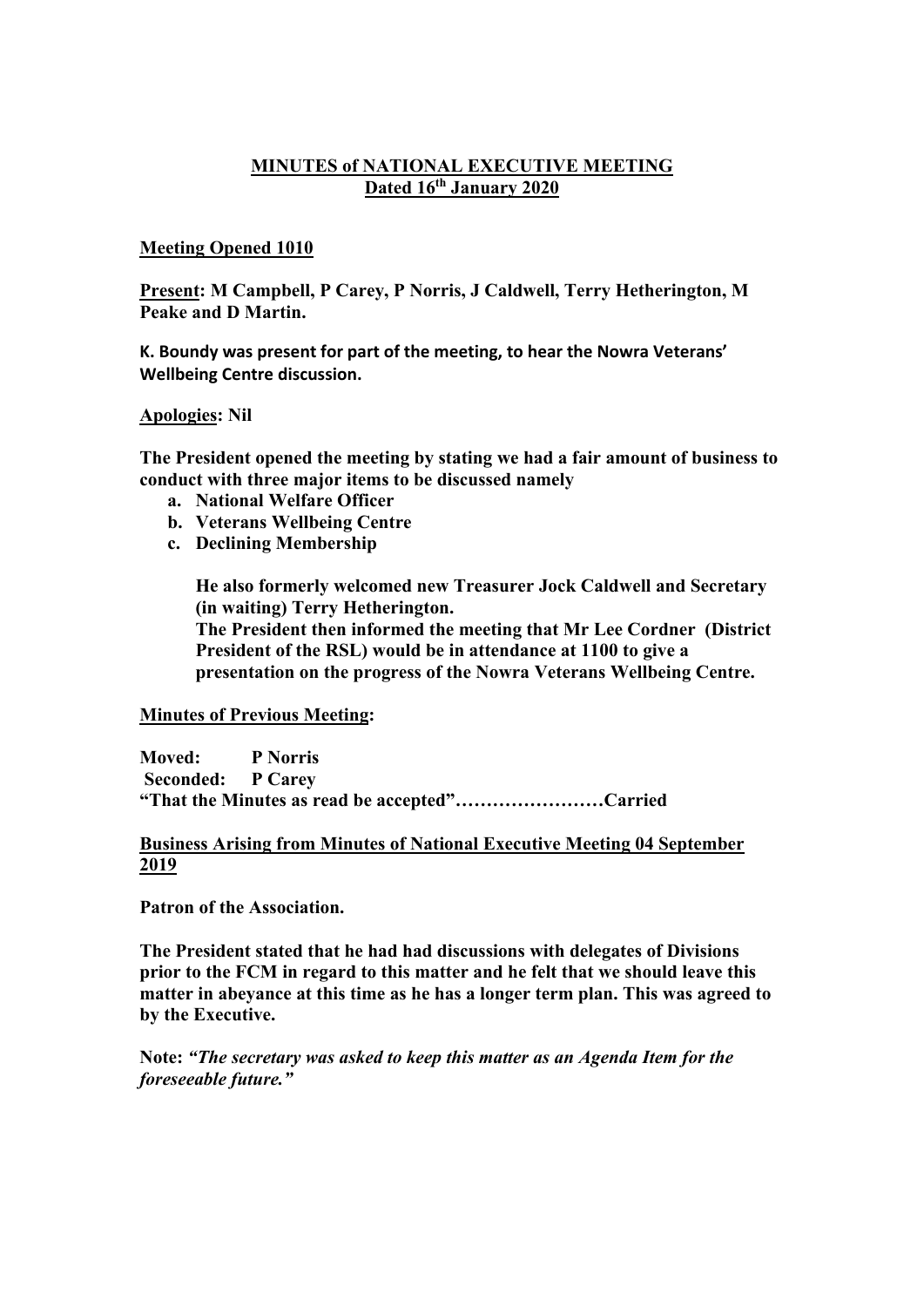## **Correspondence:**

**IN**

- **a. Numerous emails re: membership/change of address/Slipstream.**
- **b. Minutes of 2019 FCM**
- **c. FAAA Welfare Rep Discussion Paper**
- **d. WA Submission on National Welfare Rep**
- **e. Email relating to Russ Dowrick**
- **f. Musings from the WA President**
- **g. Email from John Macartney to the President expressing his concerns relating to the Association.**

**Out:**

- **a. Numerous emails re: membership/change of address/Slipstream**
- **b. Cards of Condolence to departed members families.**
- **c. Six Monthly Information Statements to WA Department of Mines.**

## **President's Report:**

The president did not present a Report noting that he had covered the main topics in his opening remarks

#### **Treasurer's Report:**

The Treasurer's Report is attached at the end of these minutes The President welcomed our new treasurer (James Caldwell) and asked him if the changeover was completed.

James replied that it was however Denis remains available if required

Moved: D Martin Seconded: P Carey "That treasurer's Report be received"…………..Carried

## **Secretary's Report:**

The Secretary's Report is attached at the end of these minutes

Moved: P Carey Seconded: P Norris "That Secretary's Report be received"…………..Carried

## **1035: The President suspended business in hand and invited Mr Lee Cordner to address the meeting on the subject of the DVA Nowra Veterans Wellbeing Centre.**

Mr Cordner is the President Central Southern RSL District Council which covers 31 RSL Sub Branches in Southern NSW and the ACT. He gave the committee a comprehensive background to the genesis and current progress of the proposed Nowra Veterans' Wellbeing Centre, as follows: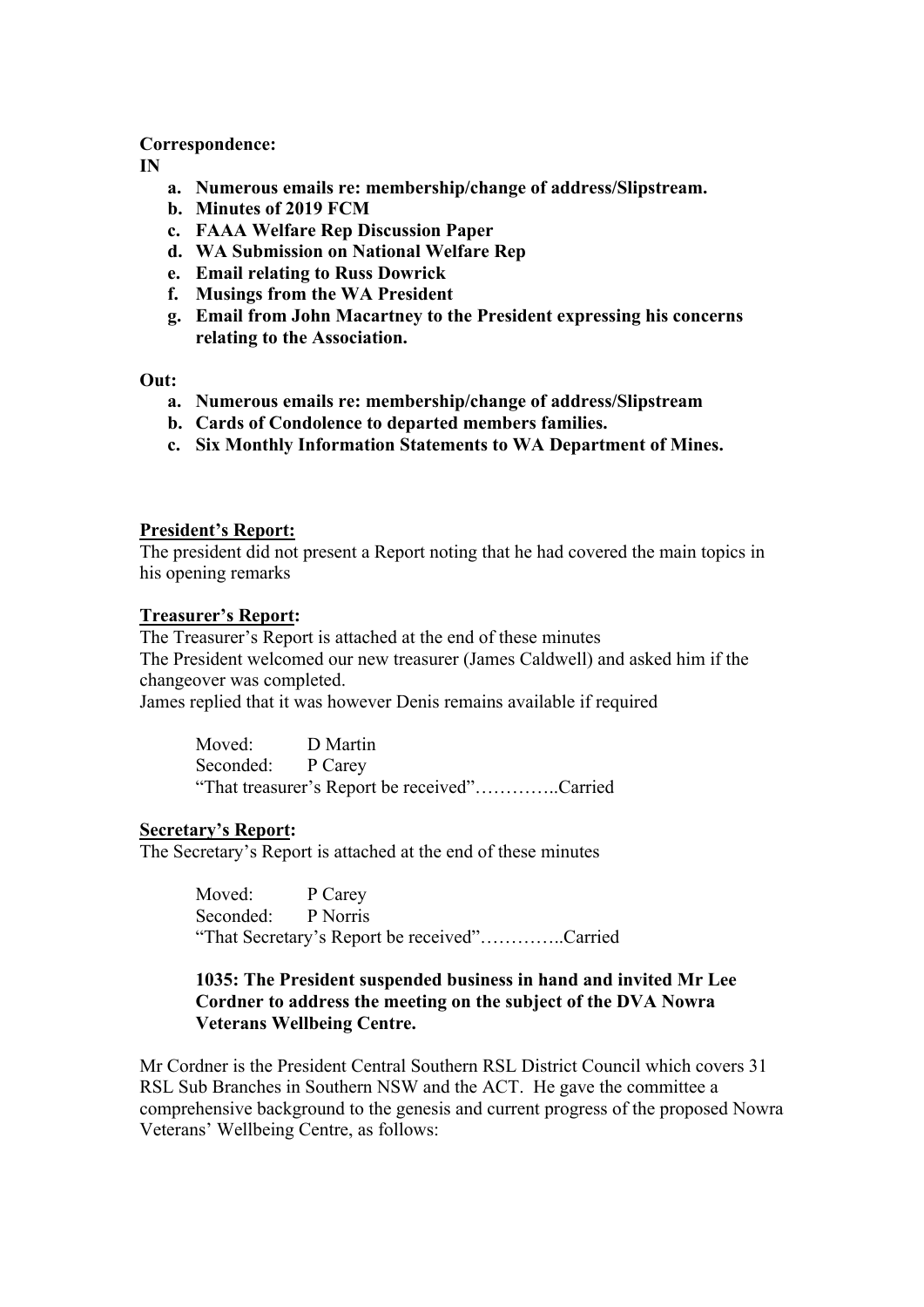- Both the coalition and Labour gave a pre-election commitment to fund a number of Centres for Veterans' Wellbeing, should they be elected to government.
- The coalition has now committed \$30m over three years (commencing FY19/20) for the establishment of six VWCs, one of which will be in Nowra. (The others will be at Townsville, Darwin, Perth, Adelaide and Wodonga). All are progressing with the exception of Darwin, which he thought didn't have a lead agency yet.
- Each Centre will be unique, as it will need to cater for the particular needs of the community in that locality.
- The Nowra Centre will be Veteran focused, using a 'Hub and Spoke' model (the centre is the hub, and the services offered are the spokes, which may well be off-site).
- The Centre will not be 'bells and whistles' to begin with the aim is to start modest. Key to success is getting the right staff, understanding Veterans' needs, and effectively connecting with existing service providers.
- DVA commenced discussion on 18 October at a workshop in Nowra. Essentially, they were looking for a lead agency. RSL subsequently discussed the proposal internally, and agreed they were best placed to take the initiative. In December DVA formally acknowledged this, and invited the RSL to be the lead agency.
- RSL has established a Steering Group, with a view to preparing a full Business Case for DVA consideration by the end of May 2020. Part of this process is to establish what Services are currently available, and what Services are needed (ie a Mapping exercise).
- Funding can be used for 'bricks and mortar' and initial set up, but not for ongoing operational costs. RSL is looking for potential sponsors and/or other means of providing OPEX funding.
- RSL is keen to have all major ESOs involved, and would welcome FAAAA involvement. Mr Cordner saw initial roles as assisting with Mapping, Needs Analysis and as a possible contributor for funding - but what ESOs can bring to the table will evolve as the project develops.
- As one of the largest ESOs in the immediate vicinity, the RSL is very keen to see the FAAAA on board.

On completion of his briefing the President thanked Mr Cordner for his time and assured him that we would give him our answer within 24 hrs.

The Executive then had a very productive discussion and agreed unanimously that we should be actively involved in the Nowra VWC Project. We will have a representative at the meeting on 6/2 (on invitation) and will endeavour to have people at any other forums that the sponsor sees as appropriate.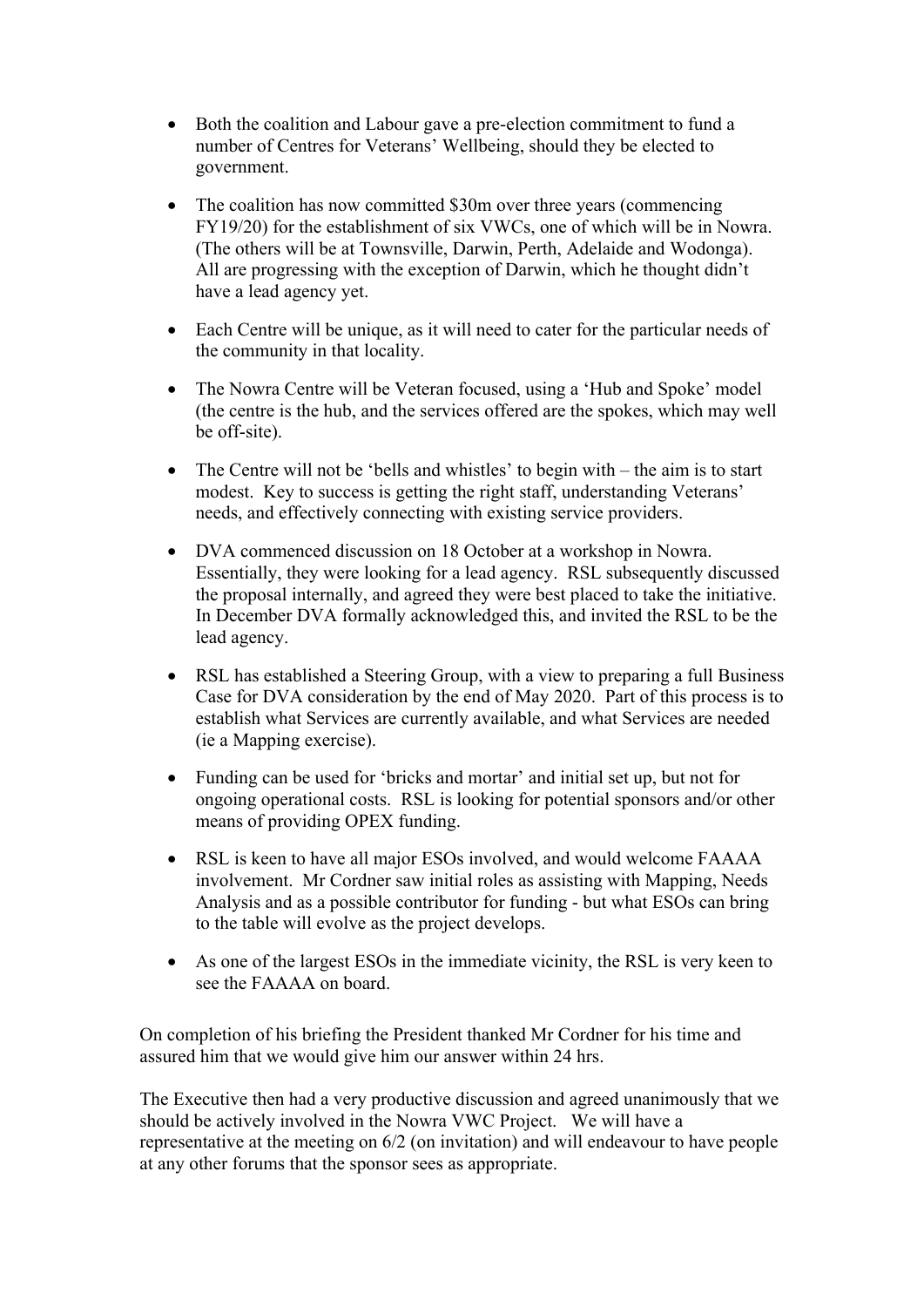Because we are a National Organisation there was little appetite expending National funds on what is essentially a NSW project. However, we believe we can bring much to the table in terms of engagement, feedback, information gathering, assistance with mapping and so forth. As the project develops there may well be other roles we can look at.

Points of contacts for the project are:

Phil.Carey admin@shoalegal.com.au (NSW Division President) Keith Boundy keithb@fastrac.net.au (NSW Liaison Officer) Marcus Peake (National Exec: Responsible for communication through our website, newsletters, national magazine and emails

The Secretary was tasked with informing all Divisions on the DVA Wellbeing Centres.

*"Normal Business was then resumed."*

# **Webmaster's Report**

The Webmaster's gave a verbal report to the meeting

He noted that things had been relatively quiet over the holiday period apart for a problem with the site going down just after Christmas a temporary fix was installed and since that time the fault has been fully rectified and the Website is fully operational.

Moved: D Martin Seconded: P Norris "That the Webmaster's Report be received"…………..Carried

## **Database Manager's Report**

The Database Manager's Report is attached at the end of these minutes

Moved: D Martin Seconded: P Carey "That the Database Manager's Report be received"…………..Carried

# **General Business**

# **NATIONAL WELFARE OFFICER**

The Secretary stated he had sent an email to our new Welfare Officer (Dave McKean) welcoming him to the National Executive and asking him if he had any matters he wished to discuss, but he had not received a reply at this time.

Vice President Phil said that he had only received one response from the Divisions in relation to the discussion paper given out at the FCM and that this was from the WA Division and it contained some good points in it.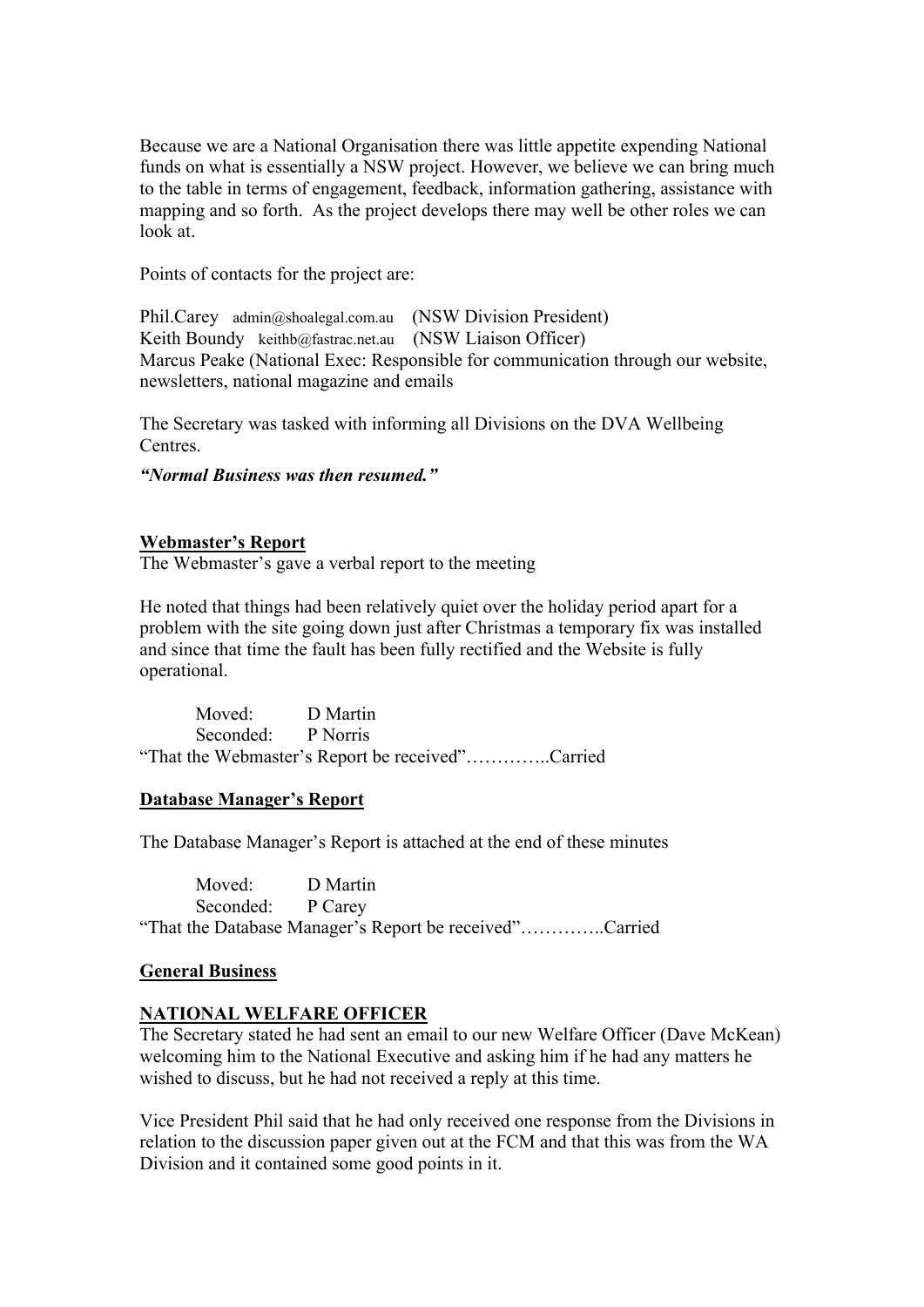The president stated that we should make this matter a priority and asked Phil to present a SOP as soon as possible

# **MEMBERSHIP DECLINE**

# **Marcus Peake**

Marcus raised the subject of membership decline stating that the secretary had at the last meeting on his behalf presented to the Committee a discussion paper on Membership Decline and ways to proceed to increase membership.

He stated that this matter was of great concern and that he was disappointed that it seemed to be left in limbo.

The secretary stated that at the last meeting it was pointed out by Vice President Phil that he felt that he could address this issue in conjunction with his work on the "National Welfare Op" liaising with Marcus on his return.

The President stated that he felt this matter should be acted upon as a matter of urgency at our next meeting, and asked the Webmaster to prepare a discussion paper on the subject.

# **Emails relating to Russ Dowrick**

The Webmaster briefed the committee on the recent email chain regarding Russ Dowrick. Essentially, Russ believed that he had been given life-time membership of the Association by the then National President Geoff Ledger and ACT President John Schonberger.

The webmaster had written to Geoff and John to seek advice, and both had responded to the effect that no such offer had been made – indeed, there was no avenue to do so as Russ was not a member of the Association and, in any case, life membership can only be bestowed with the approval of the Federal Council. John S. suggested the misunderstanding might have occurred over a Facebook page issue. He asked the webmaster to write to Russ to explain the situation.

The Webmaster advised that he had written to Russ, as requested, and had also invited him to become a member (by payment of the appropriate subs) but had not received a response. He considered the matter to be closed.

*"It was decided that NO FURTHER ACTION was required"*

# **Email from John Macartney to the President expressing his concerns with the Association**

The National President went through the issues raised by John Macartney in his recent email, attached at the end of these Minutes.

The President told the meeting that he had replied to John's email and felt that most of the concerns were being actioned, whilst some others needed to be looked at. He was very concerned about the lack of communications between the Association and its Divisions and asked the new Secretary to look at Video Conferencing/Skype at the next FCM.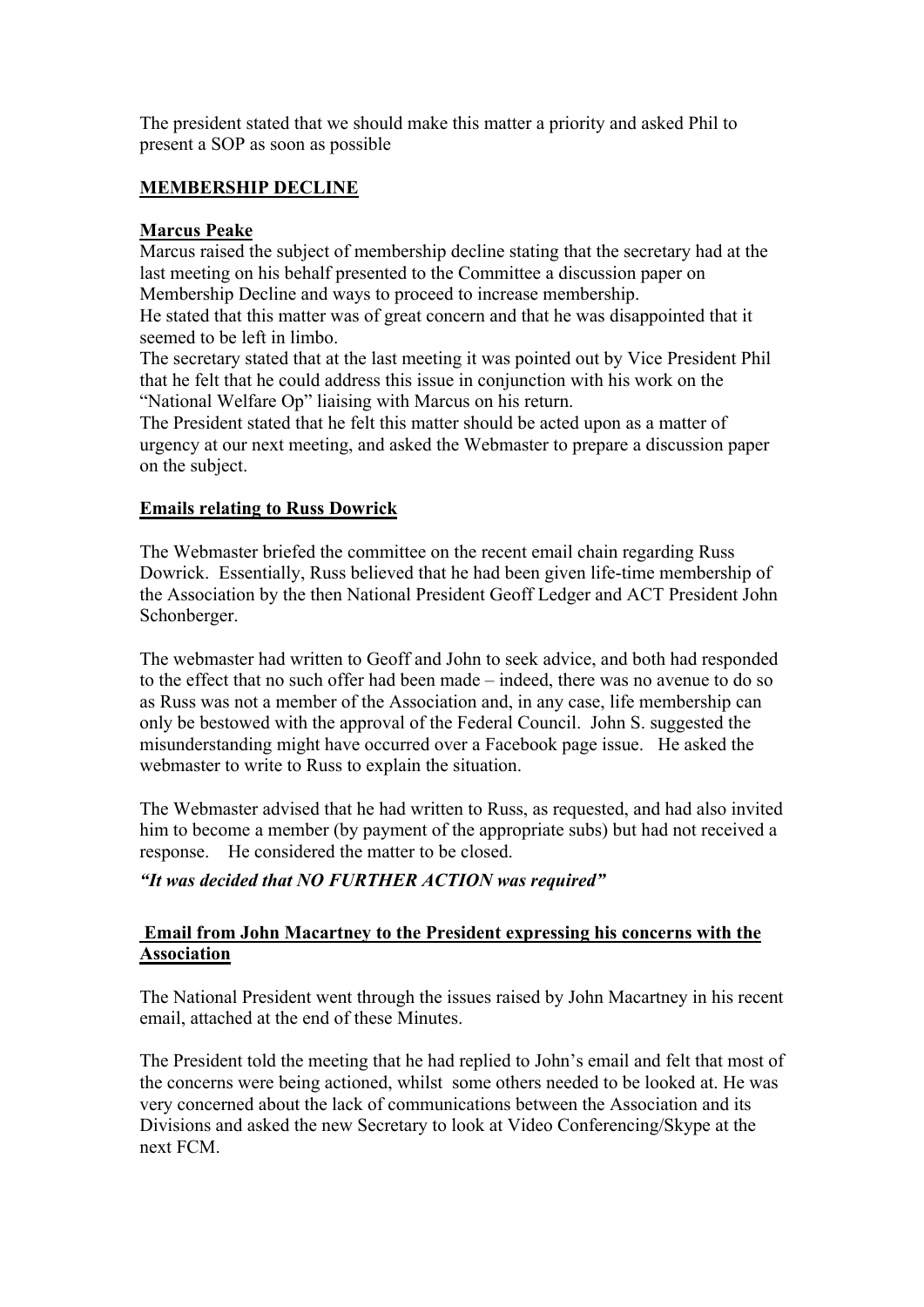The Webmaster suggested that a major issue is the lack of interaction between some Divisions and their members. Some are good at it, putting out newsletters and/or arranging social events and get-togethers, whilst others have no known interaction. This was just one of the problems that needed to be addressed in the broader context of Attracting new members and Retaining existing ones (A&R).

The President advised that he wanted a structured discussion on the important issue of A&R and asked the Webmaster to produce a discussion paper for the next meeting, which would be brought forward to February.

# **NEXT MEETING**

It was decided to hold another Meeting on the  $26<sup>th</sup>$  February commencing at 1000 **ESDT** Venue White Ensign Club

Items to be discussed are:

National Welfare Officer Membership Decline Veterans Wellbeing Centre

**There being no further business the meeting was closed by the President at 1210 ESDT**

**M Campbell R Martin President Secretary FAAAA FAAAA**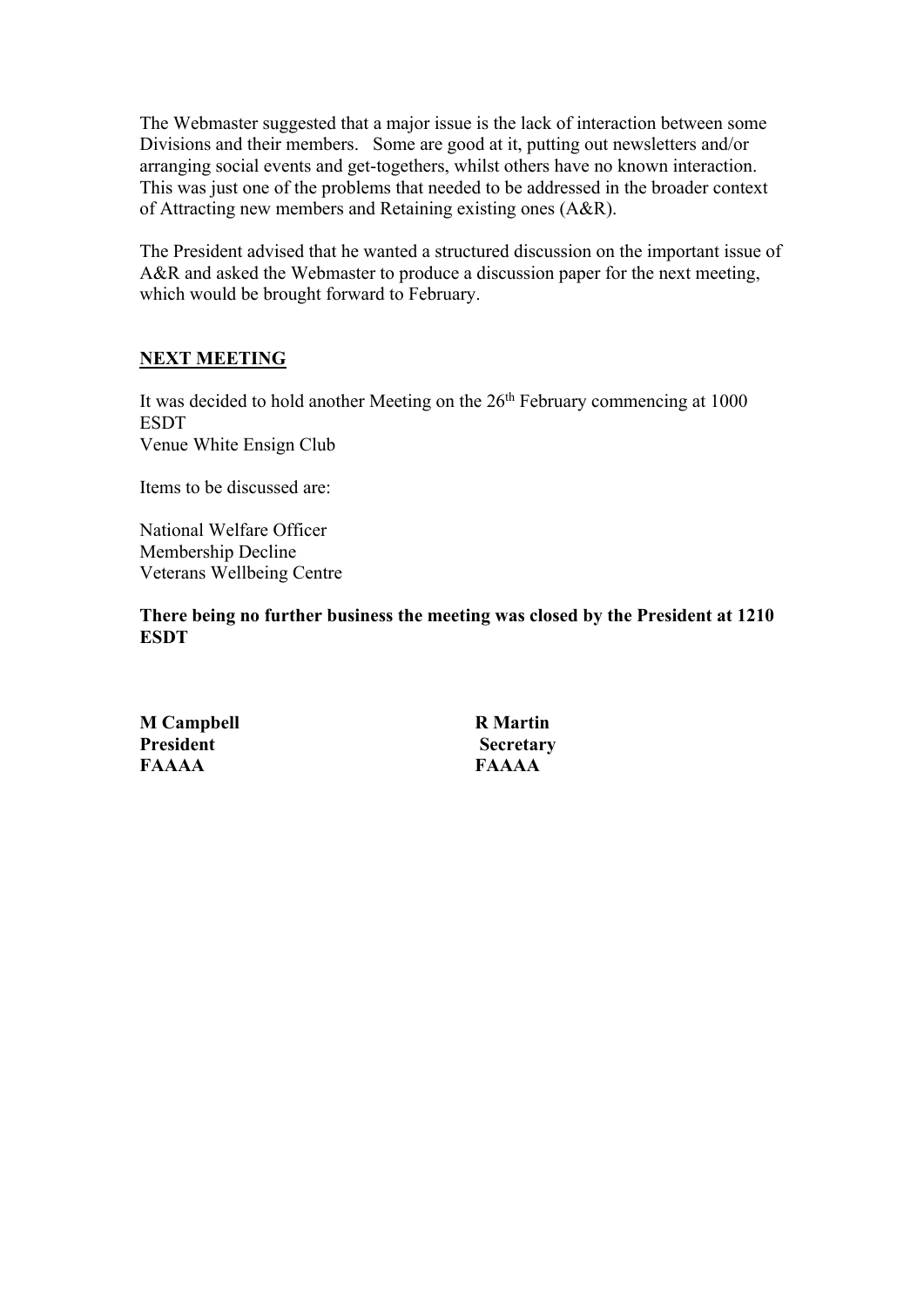# **FLEET AIR ARM ASOCIATION of AUSTRALIA**

## **BALANCE SHEET AS AT 16 Jan 2020 (in Aust Dollars) (cash basis)**

# **Note by Webmaster: Figures have been removed from this on-line version. Members can request a full copy using the "Contact Us" box below**

| <b>ACCOUNT</b>                                                          | BALANCE |
|-------------------------------------------------------------------------|---------|
| <b>ASSETS</b>                                                           |         |
| <b>Cash and Bank Accounts</b>                                           |         |
| <b>FAAA (Aust) General Account</b>                                      | \$      |
| <b>FAAA (Aust) SS Account</b>                                           | \$      |
| <b>FAAA (Aust) Fixed Term Deposit</b><br>(Matures 01 July 2020) @2.05%) | \$      |
| <b>Total Cash and Bank accounts</b>                                     | \$      |
| <b>TOTAL ASSETS HELD AT BANK</b>                                        | S       |
| <b>LIABILITIES &amp; EQUITY</b>                                         |         |
| Liabilities (nil outstanding cheques)                                   | \$      |
| <b>Plus Outstanding Accounts</b>                                        | S       |
| <b>TOTAL LIABILITIES &amp; EQUITY</b>                                   | \$      |
|                                                                         |         |

**James E Caldwell Treasurer FAAA (Australia)**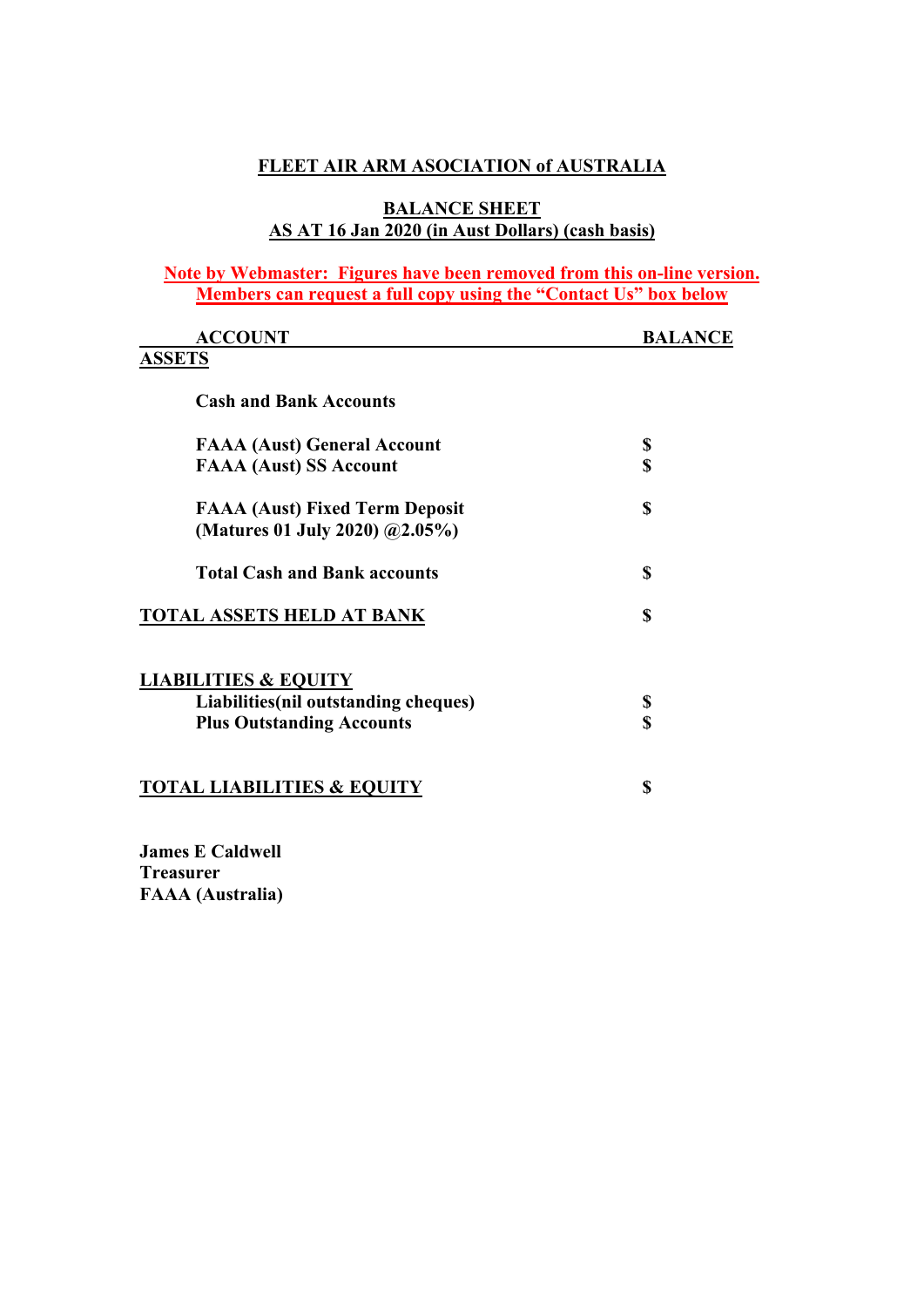#### **National Secretary's Report for Executive Meeting dates16th Jan2020**

One major event has taken place since our last Executive Meeting namely the Annual Federal Council Meeting..

#### **FCM**

The 2019 Federal Council Meeting was held in the FAA Museum on the Saturday Morning prior to Coffee and a light lunch in the WEC. All Divisions were represented with the exception of Tasmania.

Our guest speaker was **COMFAA (CDRE Donald Dezentie)** And he kept members entertained through -out his speech.

As you are aware 2019 FCM was an election year and the new National Executive of the FAAA is as follows:

President…………………RADM Mark Campbell AM CSC RANR Vice President……………Phil Carey Treasurer…………………Jock Caldwell Secretary…………………Nil Webmaster………………Marcus Peake Database Manager………Paul Norris Welfare Officer…………Dave McKean Please Note: *"Dick Martin has agreed to continue as Secretary until a suitable candidate can be found." We welcome new members Mr. Jock Caldwell (Treasurer) and Mr. Dave McKean (Welfare Officer) In addition Mr. Terry Hetherington has agreed to become the new National* 

*Secretary in March 2020*

We are still losing membership at a regrettable rate due to a number of factors and the seemingly lack of interest from our current fleet Air Arm Members.

Yours Aye

Dick Martin National Secretary 14 Jan 2020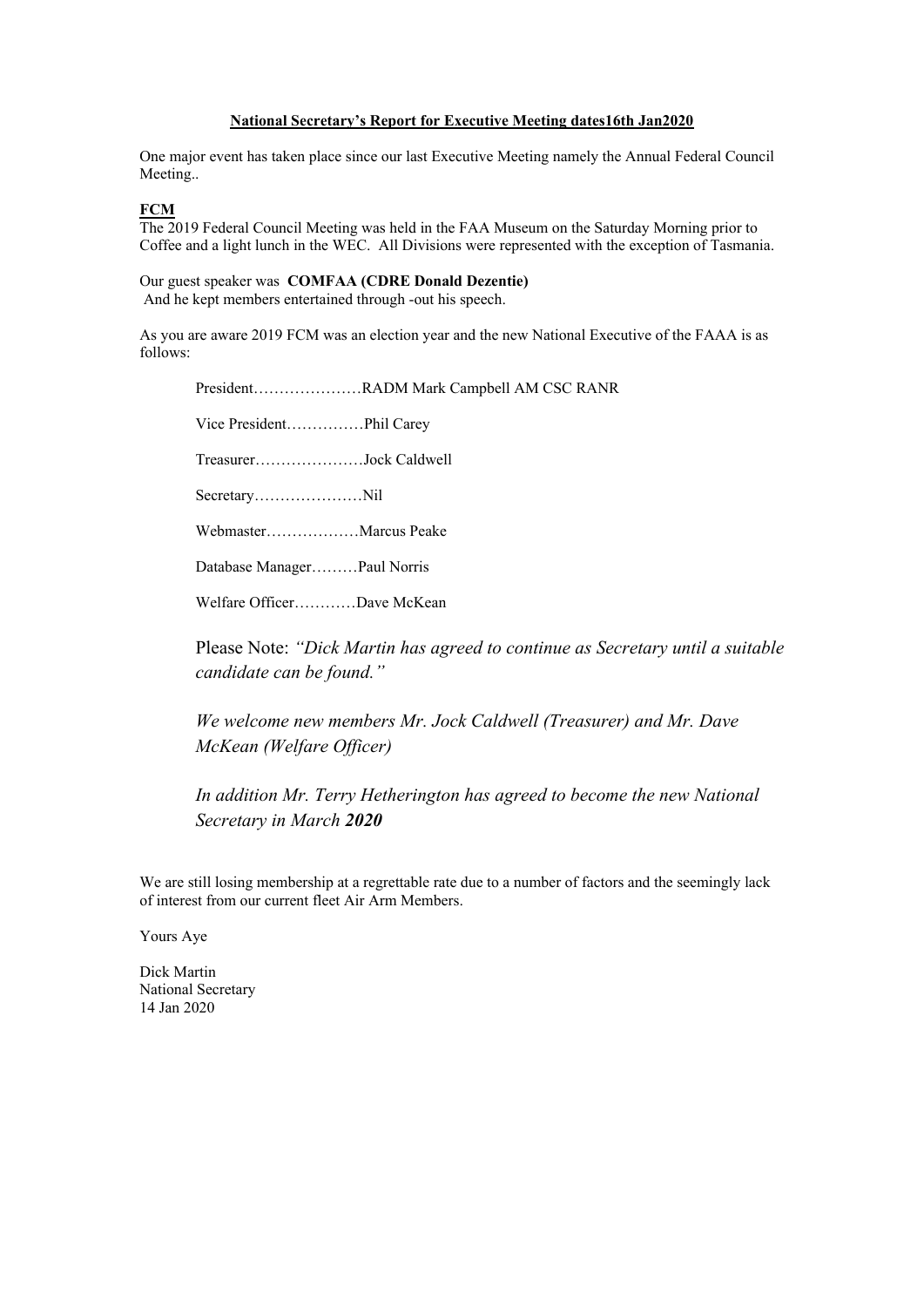# **National Membership Database Manager's Report for Executive Meeting 16th January 2020**

#### **Membership Database Activities Since FCM**

The period since the FCM in October last year has mainly been concerned with the distribution of the December issue of Slipstream, which for a change went out without a hitch, and the changeover to the 2020 membership year and consequential updates to members financial status, as and when the various Divisions provide advice on membership renewals (NSW Division is somewhat of an exception as I have direct online read-only access to the Division Account, although that only provides details of members who pay by EFT).

The New Year period provided a surge in activity due to the NSW Division having sent out a subs renewal circular to hardcopy Slipstream recipient members with the December edition that listed an incorrect bank account number for EFT payments, resulting in myself and the Webmaster offering the services of the database to send out a bulk email message advising of the error and providing the correct account details. In undertaking this exercise, I think we also copped the majority of the flak and angst from members regarding the error, but I guess it goes with the territory, i.e. it is always the messenger that cops it in the neck.

It is also understood that softcopy members also received the same renewal circular separately in the mail, however an offer to the NSW Division Secretary and Treasurer to contact those members in a similar manner to the hardcopy recipients went unanswered.

#### **Membership Statistics**

As we are currently in that state of flux with the changeover to the new membership year, it is not possible to give a true picture of the current membership, however since the FCM we have gained 7 new full members (1 being a previous member who has re-joined and 2 that were previously 'Non Members' but have now become full members) and one Associate member, but offsetting that we have lost four who have indicated that they will not be renewing and sadly two who have 'Crossed the Bar'. So, I guess from a membership number perspective, we continue to be just 'marking time'.

Current membership statistics, as at 14th January 2020, are detailed in the attached report.

#### **Future Activities**

The next Australia Post sort plan to cover the six-month period from 28<sup>th</sup> Feb 2020 will be downloaded and any changes will be incorporated into the membership database in time for the March Slipstream mail-out. I am also yet to make any progress on making the further changes to the Membership Database Instruction Manual that I flagged in my FCM report, but this will be a work in progress over the next couple of months. It is also my intention to work on an article for Slipstream in relation to my experience with the 1983/1984 changeover process from the FAA to the Australian Army. This has been something that I have been 'throwing around in my head' for a number of years and in the past week or so I have actually started putting some words together on my iPad of an evening and I also intend reaching out to some other members who transferred over with

me to see if they have any photos that I can add to the article. I hope to have something to present to Paul Shiels for the March issue, but if not then, definitely the June issue – 'watch this space'. **Paul Norris**

#### **FAAAA National Membership Database Manager Attachment:**

FAAAA Monthly Statistical Report for 14<sup>th</sup> January 2020

Email from John Macartney.

-------- Original Message --------

I have some concerns about the direction our Association is heading and if I may make some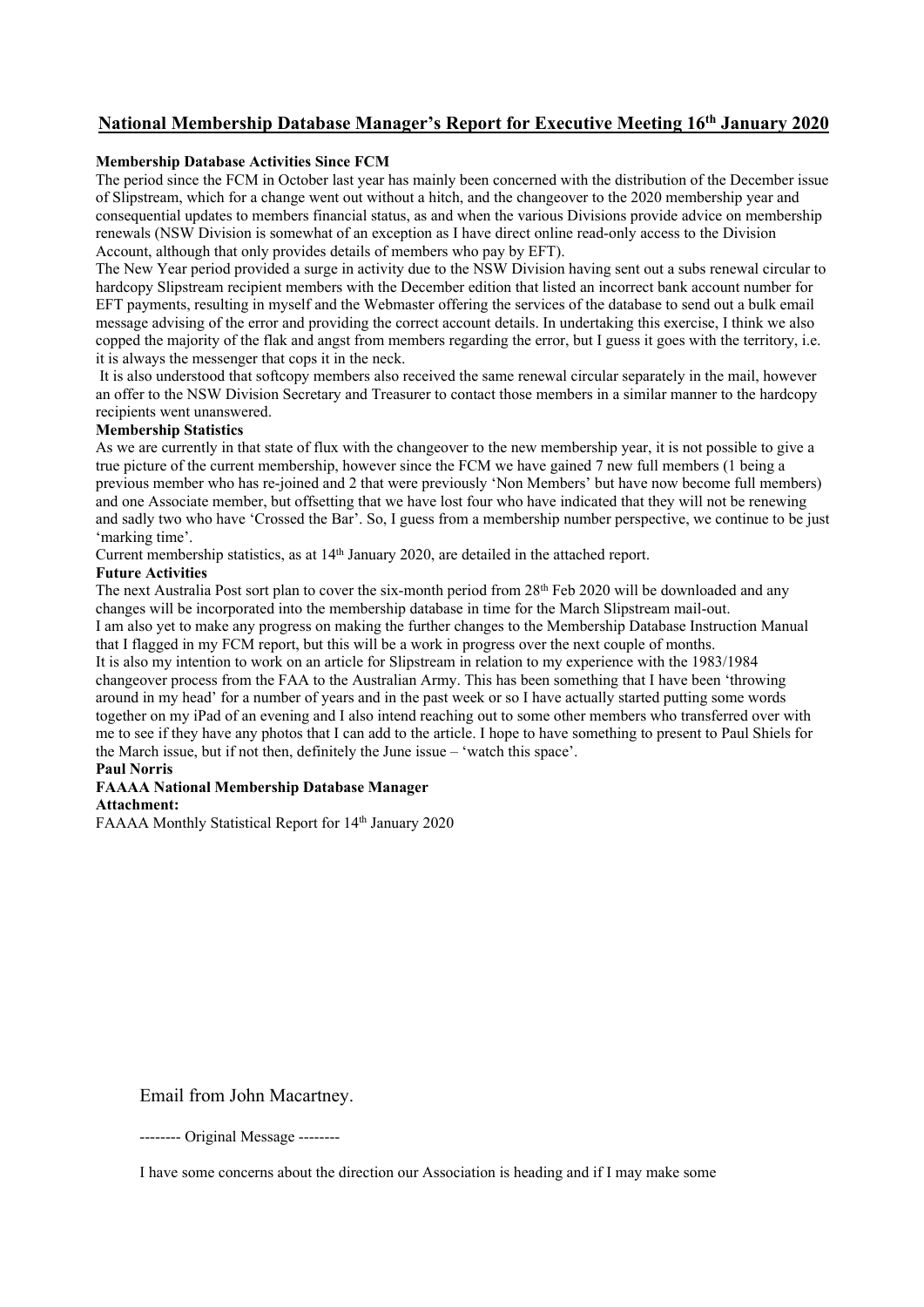constructive criticisms as a member who does not live in a Capital City nor the Shoalhaven. As such I'm very much kept in the dark about the FAAAA other than Flyby and the Slipstream (both are excellent) but they don't contain any minutes of meetings, etc.

My concerns:

Communications.

o I wrote to the National Secretary over a year ago about contemporary communications method and was advised that it would be looked into during 2019 but I notice that people are still being flown great distances for a two hour meeting rather than utilising a video link conference call.

XXX I assume that you are referring to our Federal Council Meeting/Annual General Meeting? That is a fair enough call. Our rather rudimentary facilities in Nowra do not lend themselves to what I regard as standard modern communications. There is no reason that we cannot Skype the FCM at least. We shall look at this at the next National Executive meeting later this week.

O Because access to teleconference/video conference/Skype facilities are not embraced by our Association Leadership Group many talented people are excluded from having any input into the direction/running of the association.

XXX. As per my previous comment, our facilities are fairly limited and even the internet has been an issue in the past, but we shall investigate further . . . .

o Live streaming of meetings would allow members observe meetings and would provide insight and a feeling of belonging even though it one way communications. XXX. True. We shall investigate further.

o Notice of meetings, both National and State, should be distributed to the overall membership so that members are aware that meetings are being held and could attend. This should include the agenda as well as the venue with time and date.

XXX. This is done now. I expect State Executives to pass this information on to members. We can promulgate this information on the website though as a catch all if this helps?

o Minutes of each should be posted on our website in a timely manner so members can make input into the next meeting.

XXX - I thought that this is done now? If not, it will happen.

o As a member, I cannot email the National President direct but have to rely upon the former National Secretary's private email in the hope that my email is passed on.

XXX - John, I can only assume that you have not passed your email address on to 700 members as a President of an organisation. I am a volunteer like the rest of the National Executive. I fill the President's position as a sense of duty and contribution. My email inbox is very busy like most people and whenever I pass my email address on to members, I usually regret it. Having said that, many members have my address and use and abuse the privilege. It is a difficult issue, but you have written to me, and I have replied within several days of receiving your note. That is what I do for 99.9% of people and members.

Social Connections.

o National Reunions held at Nowra may not be the best option as many members have indicated that they would prefer a different location.

XXX - This is the first time that I have ever heard this suggestion. I shall inquire further. I no longer reside in the Shoalhaven, but what is your suggested venue?

o I recently stumbled upon a group of exRAN people who hold a reunion every two years at a different location, normally regional to reduce costs. Seemed fairly well attended. XXX - Noted.

o Because of the size of the larger States Regional Sub-Branches (or whatever you may like to call them) may be a strategy to keep members in contact and possibly grow. XXX - Possibly. We shall see.